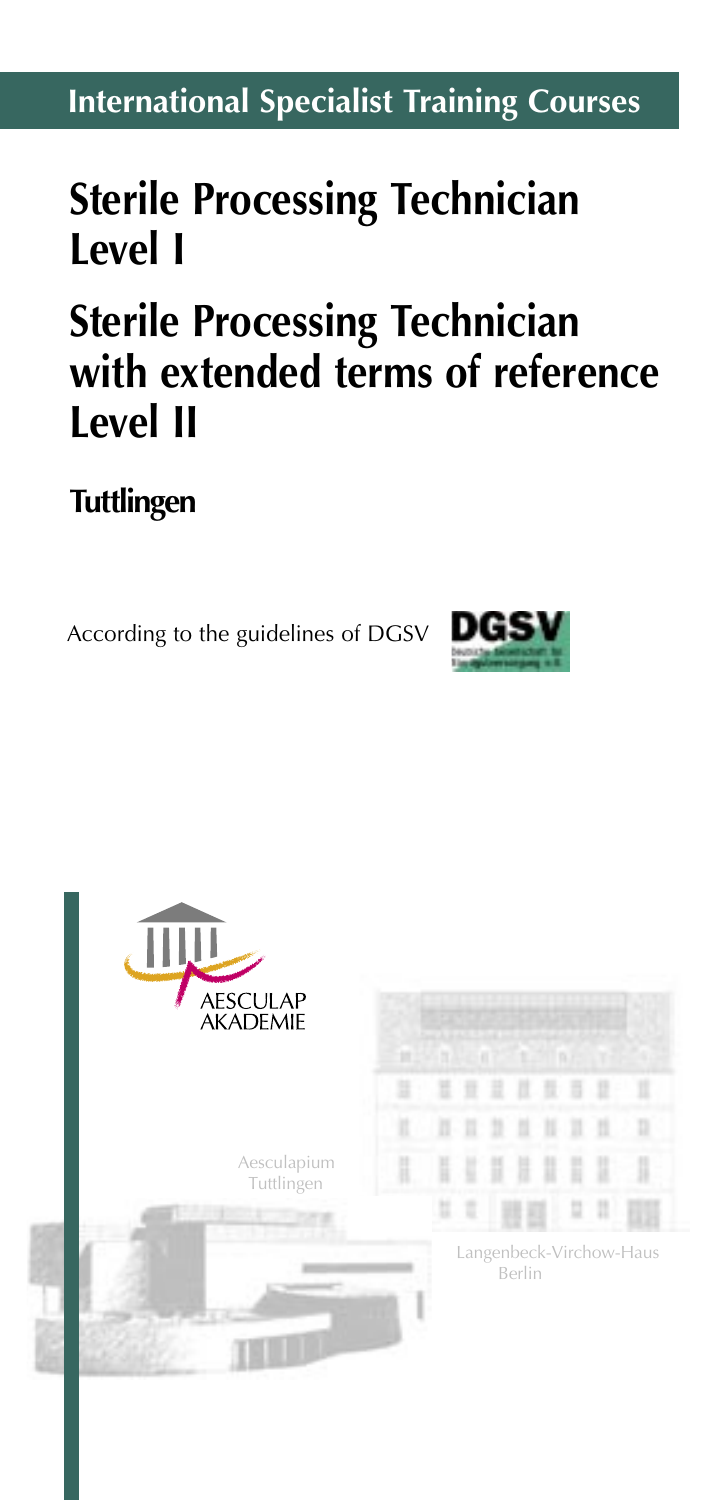## **Sterile Processing Technician Course**

## **Target group**

Staff of sterile goods supply facilities

#### **Entry requirements**

None, practical experience in a sterile goods supply facility recommendable

#### **Examination entry requirements**

Regular participation in the training course

## **Contents**

- Microbiology
- Hospital Hygiene
- Reprocessing of Medical Products within the supply chain
- Material and Instrument Sciences
- Production of surgical instruments
- Instrument reprocessing
- Practical tips for visual inspection, function test of surgical instruments
- Possible Changes in the surface characteristics of surgical instruments
- Packing / Packing materials and processes
- Basics in cleaning and disinfection
- Decontamination of medical products (mechanical)
- Basics in Sterilization
- Validation of Sterilization
- Reprocessing of medical products / motors / endoscopy equipment
- Quality Assurance in the CSSD / Documentation
- Visit of a German CSSD Department
- Instrument Management
- State of Development of CSSD and cooperation with other departments

Course of lectures according to the guidelines of the German Society of Sterile Goods Processing (DGSV). Final exam (written, oral and practical tests) and official certification.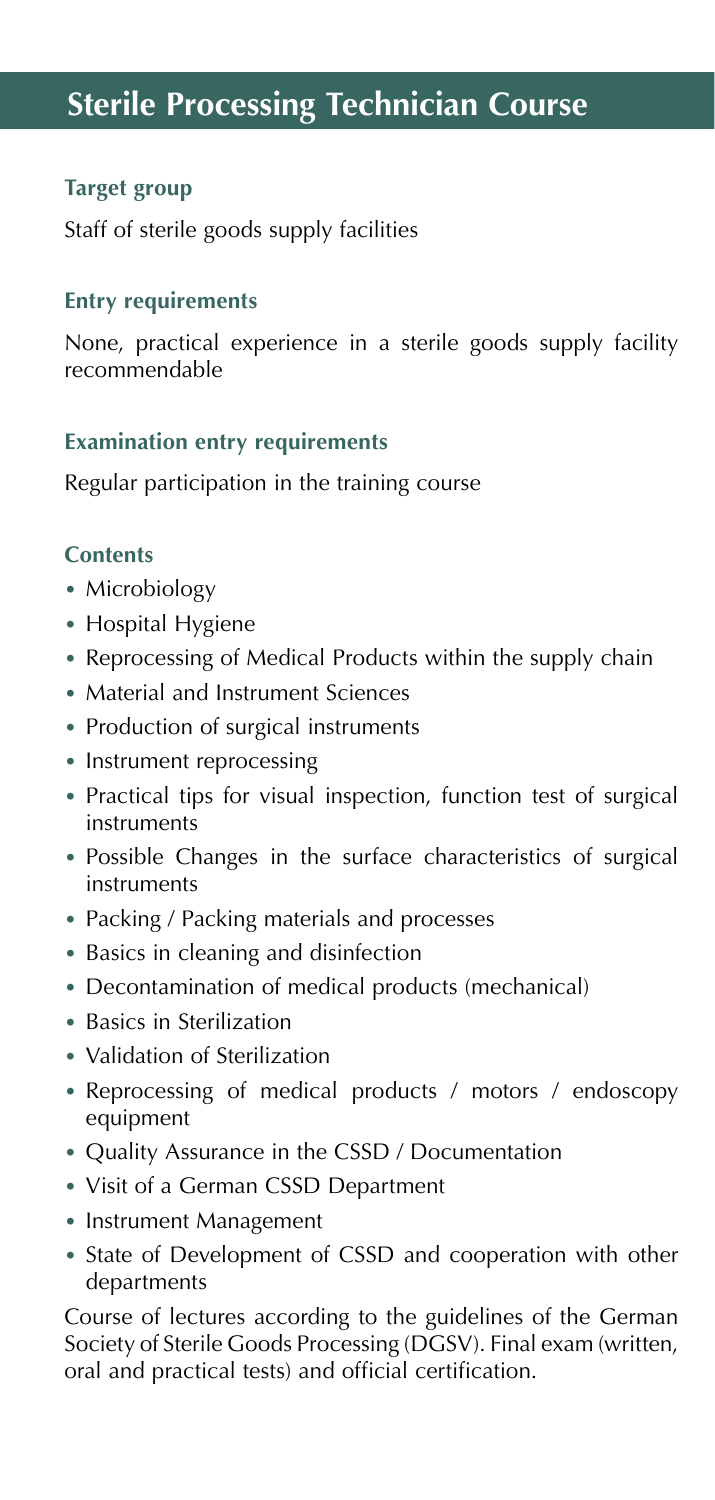## **Level I**

## **Course fee**

1.700,00 Euro incl. VAT

including course documentation, examination cost, hotel accommodation  $1 - 11$  May, food & beverages during the course as well as three dinners.

## **Date**

2 – 11 May 2006

Start first day: 8:00 a.m. End last day: 5:15 p.m.

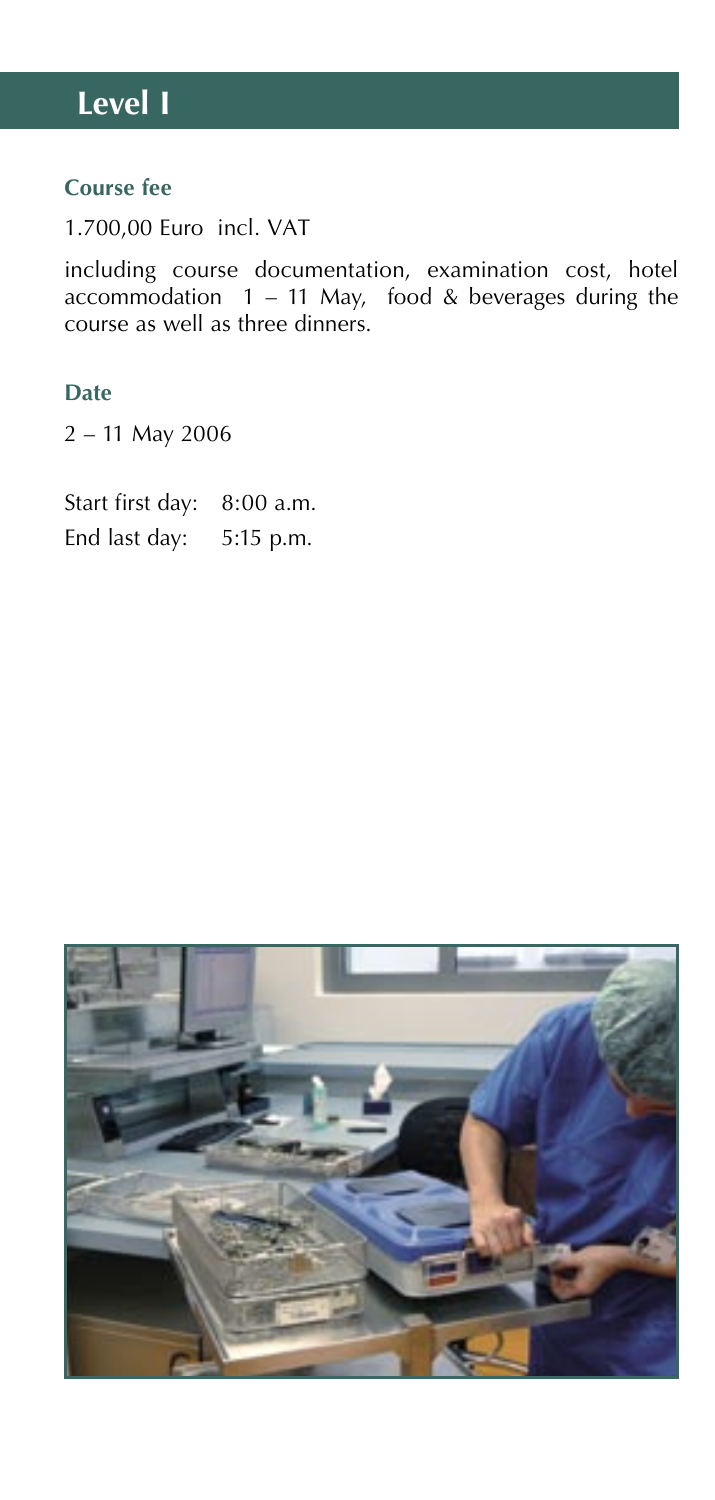## **Target group**

Staff with extended terms of reference and responsibility in sterile goods supply facilities

## **Entry requirements**

Specialist Training Course I certificate from a DGSV accredited training establishment with DGSV / SGSV certificate

## **Examination entry requirements**

- Regular participation in the training course
- Documentary evidence of clinical visits (Forms available with Aesculap Akademie).

## **Disciplines for clinical visits for Specialist Training Course ll**

Anaesthesia, endoscopy, surgical department, intensive care, out-patient/emergency/rescue centre, insofar as the student has no previous knowledge from relevant vocational training (e.g. theatre/anaesthetic nurse). Three of the five clinical disciplines must be visited for at least one day each before the training course.

## **Contents**

- Organization of a CSSD, requirements of a shift manager / deputy manager of a CSSD
- Basic technical and building requirements
- Laws and norms governing the reprocessing of medical devices
- Hygiene & health & safety at work
- Hygiene & Disinfection Plan
- Staff deployment, designing a duty schedule
- Basics of Communication: Giving and taking, feedback, motivation and self motivation, transfer, support, team work
- Special instrument knowledge and reprocessing methods
- Special cleaning and disinfection issues, validation
- Water quality
- Special sterilization issues, validation
- Quality management II

Course of lectures according to the guidelines of the German Society of Sterile Goods Processing (DGSV). Final exam (written, oral and practical tests) and official certification.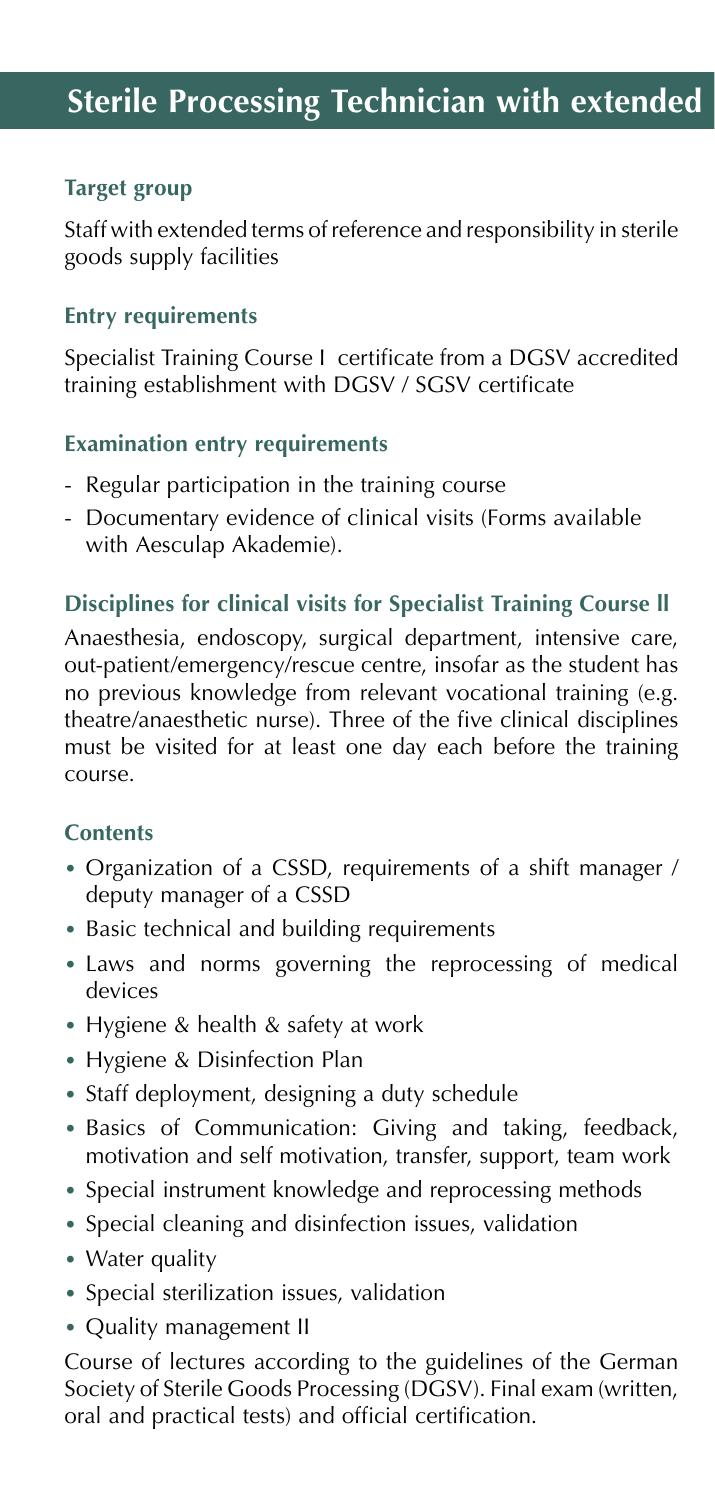## **Course fee**

1.800,00 Euro incl. VAT

including course documentation, examination cost, hotel accommodation 26 November 2006 – 6 December 2006, food & beverages during the course as well as three dinners.

## **Date**

27 November 2006 – 6 December 2006

Start first day: 8:00 a.m. End last day: 5:15 p.m.

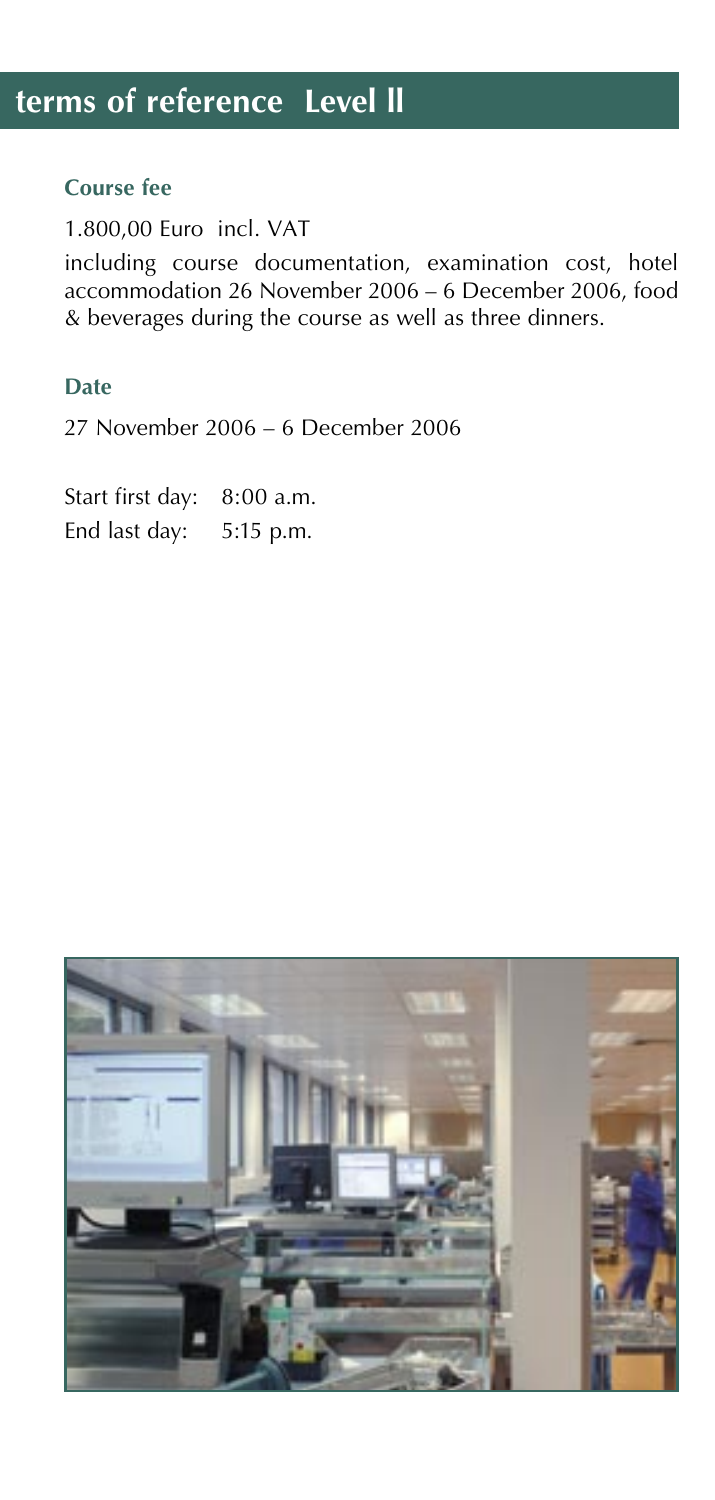## **Accreditation**

Our courses "Sterile Processing Technician" base on the guidelines of the German Society for Sterile Supply" according to DIN 58946 / Part 6. Aesculap Akademie GmbH is an accredited provider of these seminars.

The courses level I and II comprise approx. 80 teaching hours à 45 minutes. Booking of module II requires a confirmation on the successful participation of a Sterile Processing course, level I by DGSV or the SGSV / SSSH (Swiss society). Furthermore evidence of clinical visits is required. Upon registration you will receive a form to be filled in prior to receiving your final confirmation of participation.

The courses end with a written, practical and oral exam. Certificates of attendance and grade certificates will be distributed after successful participation.

## **Faculty**

## **Medical Director:**

**Prof. Dr. Peter Heeg** Head of Hygiene, University Hospital Tübingen

## **Professional Director:**

**Anne Carter, R.N.** President of DGSV e.V. (German society for sterile supply), Rödinghausen

## **Educational Director:**

**Ursel Oelrich, R.N.** Teacher at nursing schools Training Manager Aesculap AG & Co. KG, Tuttlingen

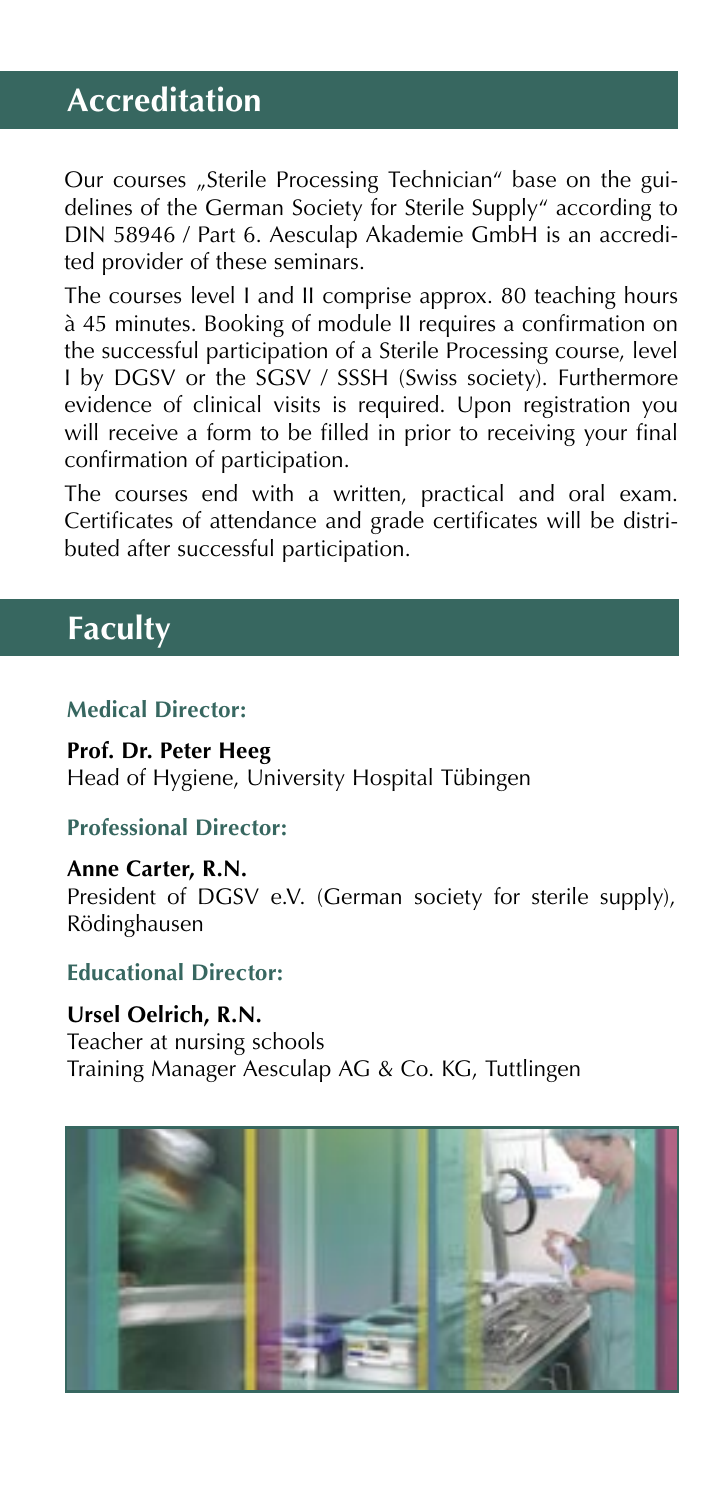## **Information**

#### **Venue**

## **AESCULAPIUM**

Am Aesculap-Platz 78532 Tuttlingen Phone +49 7461 95-2001 Fax +49 7461 95-2050



Closest airports are Stuttgart, Zürich or Friedrichshafen

## **Hotel Reservation**

Together with your confirmation of participation you will receive an information leaflet of the hotel where we have booked you.

## **Participation Fee**

We kindly ask you to transfer the participation fee after receipt of the invoice to our account

No. 2122000, Deutsche Bank Tuttlingen, Bank Code No. 653 700 75

or to fill in the creditcard payment form.

## **Cancellation Terms**

If a participant cancels his / her registration 4 weeks or more before the beginning of the event, the participation fee will be reimbursed in full. After this time and up to 14 days before the seminar begins, we offer to offset the value of the fee by crediting it to another seminar. If this is not acceptable to the participant, we shall charge an administration fee of 10% or at least 30,– Euro. For cancellations made between 14 and 7 days before the event we reserve the right to charge half the participation fee. The full participation fee will be payable for cancellation after this period or for non-attendance.

## **Organisation & Registration**

## **Aesculap Akademie GmbH**

Bianca Schmidt / Sandra Hölle Am Aesculap-Platz 78532 Tuttlingen Phone +49 7461 95-1132  $Fax +49746195-2050$ bianca.schmidt@aesculap-akademie.de

www.aesculap-academy.com

**Please do not hesitate to contact us in case of any questions.**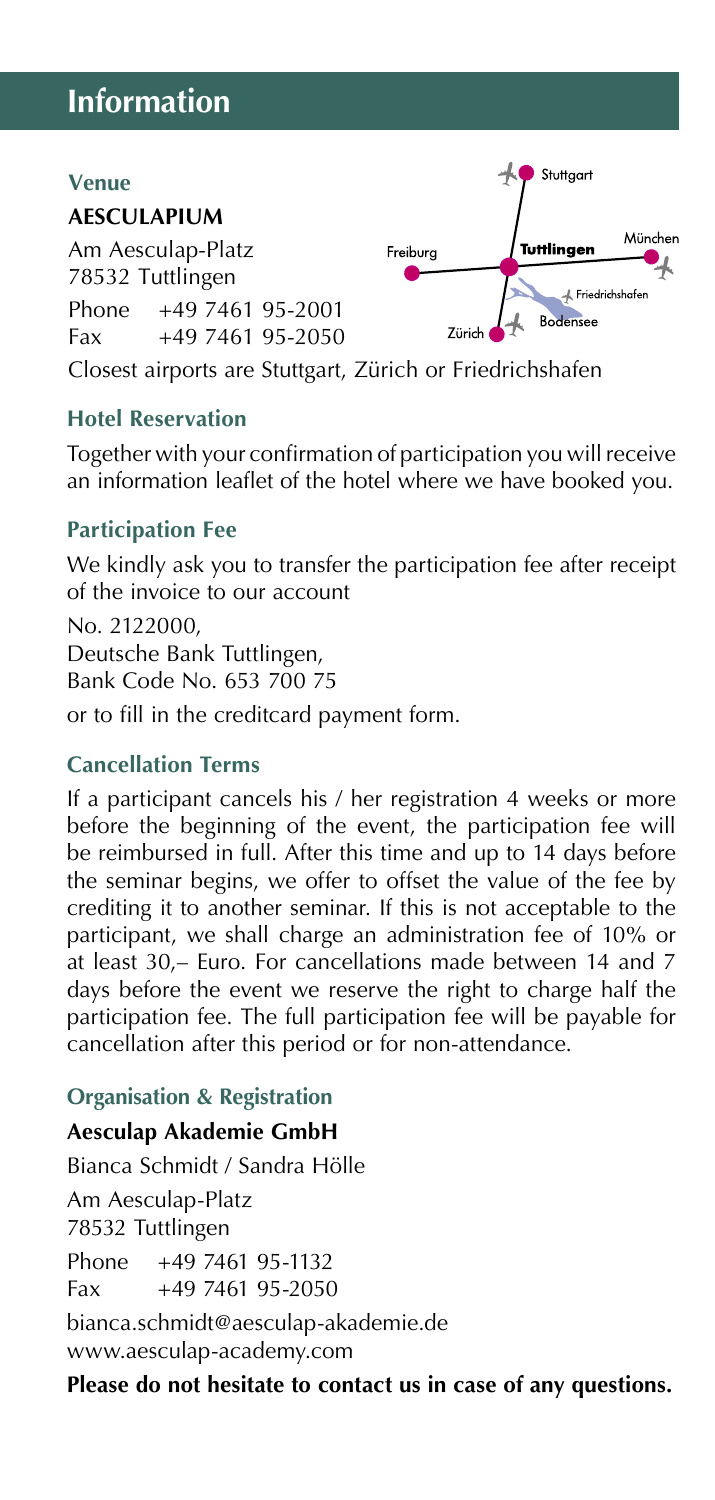## **Registration**

## I would like to register for the course

- $\Box$  2 11 May 2006, Tuttlingen Sterile Processing Technican, Level l
	- 27 November 2006 6 December 2006, Tuttlingen Sterile Processing Technican, Level ll

| Name, Surname                                                  |  |  |  |
|----------------------------------------------------------------|--|--|--|
| Function                                                       |  |  |  |
| Hospital                                                       |  |  |  |
| Street, Number                                                 |  |  |  |
| Zip-Code, City                                                 |  |  |  |
| Phone                                                          |  |  |  |
| Fax                                                            |  |  |  |
| e-mail (if you want more information about courses via e-mail) |  |  |  |
| Date, Signature                                                |  |  |  |

| I prefer to pay by credit card |                  |                 |        |
|--------------------------------|------------------|-----------------|--------|
| <b>VISA</b>                    | <b>AMEX</b>      | <b>EUROCARD</b> | Diners |
|                                | 1   1 <b>  1</b> | . .             |        |
| <b>Account Number</b>          |                  |                 |        |
|                                |                  |                 |        |
| Expiry date                    | Signature        |                 |        |

Please fill out and fax this form for each participant individually.

**AESCULAP AKADEMIE GMBH** Bianca Schmidt/Sandra Hölle Am Aesculap-Platz, 78532 Tuttlingen

Fax +49 7461 95-2050

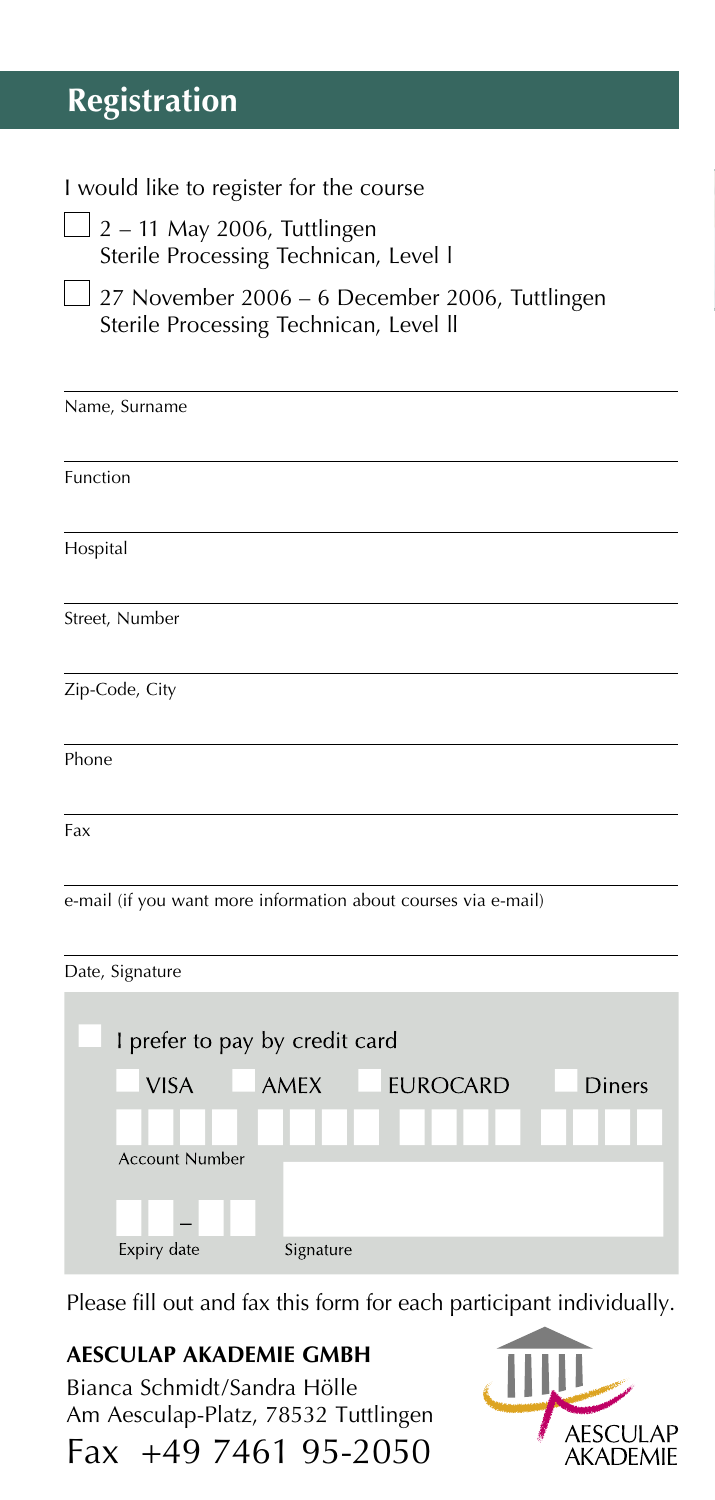# **Registration**



Return Card Return Card

# **AESCULAP AKADEMIE GMBH**

**AESCULAP AKADEMIE GMBH**<br>Bianca Schmidt / Sandra Hölle Bianca Schmidt / Sandra Hölle Am Aesculap-Platz<br>78532 TUTTLINGEN<br>GERMANY 78532 TUTTLINGEN Am Aesculap-Platz GERMANY